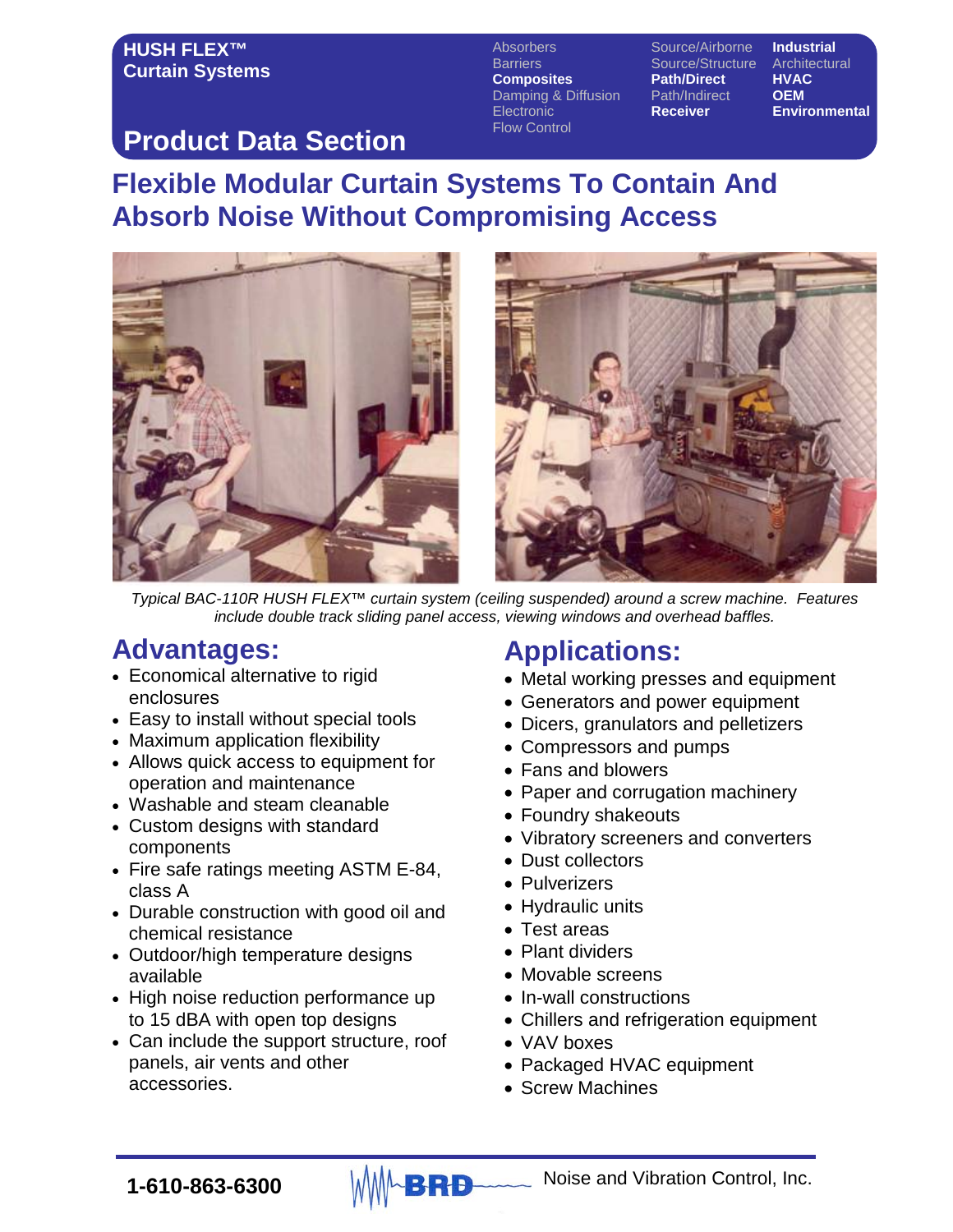#### **Product Data Section**

# **About BRD HUSH FLEX™ Curtain Systems:**

 BRD HUSH FLEX™ curtain systems combine absorber and barrier layers into composite panels that can be readily hung from or mounted to customer supplied pipe, angle iron, strut, track or wood frames. BRD also offers a 16-gauge track system with all components as needed for a turnkey project. Twelve gauge and heavy-duty structural steel framework are also available.

 Several system models are offered in two distinct styles: the BAC (Barrier/Absorber Composite) and ABAC (Absorber/Barrier/ Absorber Composite) models. The BAC systems are used where maximum abuse resistance is important and on movable panels. The ABAC systems are used where absorption on the outside of curtains is desired or where the panels are used to separate noise sources on both sides. For further information, see also the section on HUSH QUILT<sup>™</sup> composites.

**General Information** Technical Information Application Details New Products Installation Guidelines **Accessories** Selection Information



*Type BAC Barrier/Absorber Composite panel material.*



*Type ABAC Absorber/Barrier/Absorber Composite panel material.*

#### **CAD Assembly Drawings Furnished With Every Order!**



**1-610-863-6300** MMABRD Noise and Vibration Control, Inc.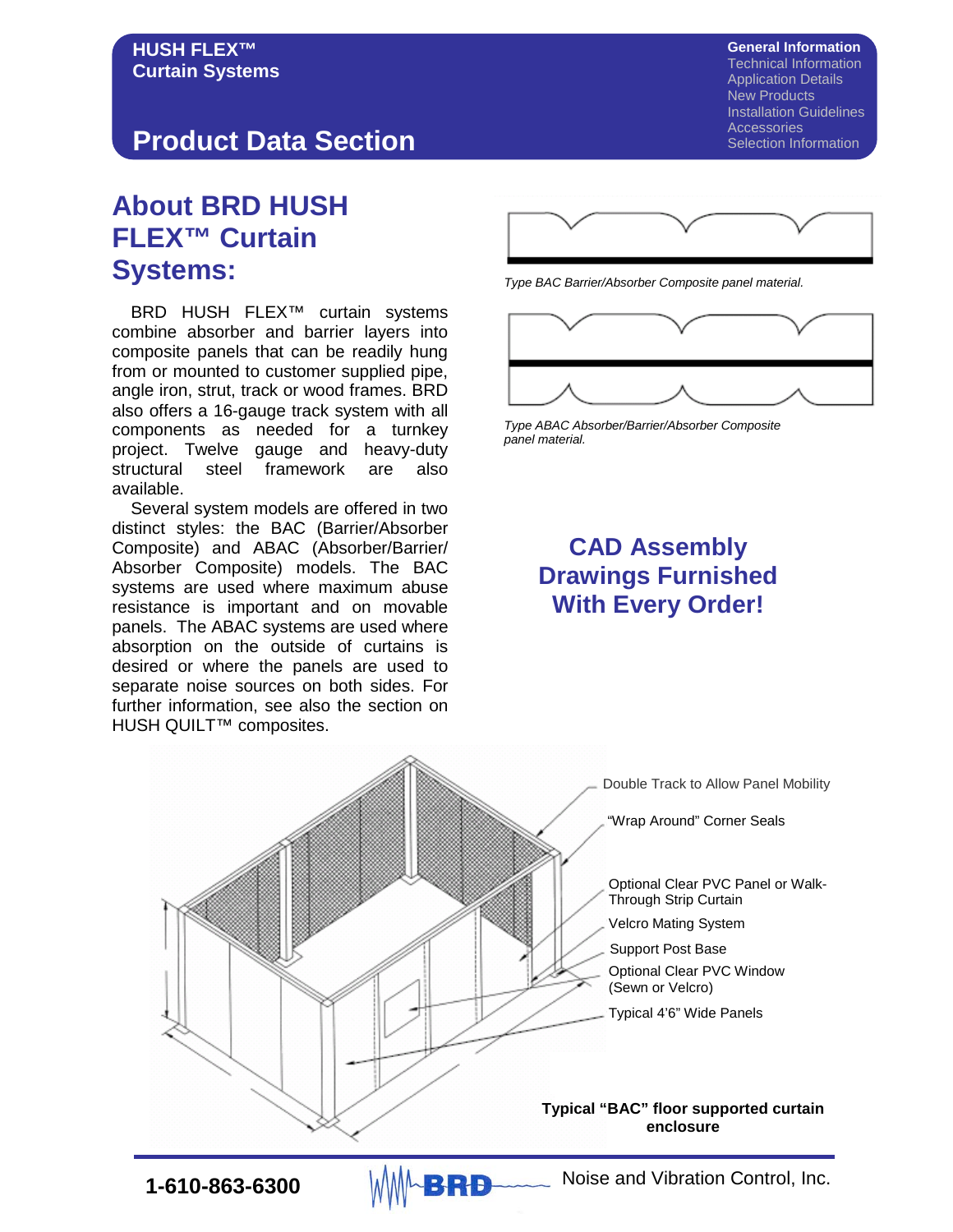General Information **Technical Information** Application Details New Products Installation Guidelines **Accessories** Selection Information

# **Product Data Section**

#### **Acoustic Performance Test Results**

| Model No.        | <b>Thickness</b><br>(ln.) | Wt.<br>$Lb$ ./Ft. $^2$ | <b>Sound Transmission Loss (dB) Octave Band</b><br><b>Center Frequencies</b> |     |     |      |      |      | <b>STC</b> |
|------------------|---------------------------|------------------------|------------------------------------------------------------------------------|-----|-----|------|------|------|------------|
|                  |                           |                        | 125                                                                          | 250 | 500 | 1000 | 2000 | 4000 |            |
| <b>BAC-110R</b>  | $.75 - 1$                 | 1.3                    | 11                                                                           | 16  | 24  | 30   | 35   | 35   | 27         |
| <b>BAC-210R</b>  | $1.5 - 2$                 | 1.5                    | 13                                                                           | 20  | 29  | 40   | 50   | 55   | 32         |
| ABAC-111N        | $1.5 - 2$                 | 1.5                    | 12                                                                           | 16  | 27  | 40   | 44   | 43   | 29         |
| <b>ABAC-121N</b> | $1.5 - 2$                 | 2.5                    | 19                                                                           | 22  | 28  | 40   | 56   | 61   | 33         |
| ABAC-R111N       | $2 - 2.5$                 | 2.6                    | 19                                                                           | 20  | 28  | 42   | 56   | 62   | 31         |

|                                             | <b>Sound Absorption Data Absorber Component Random Incident</b><br><b>Sound Absorption</b><br><b>Octave Band Center Frequencies</b> |     |     |      |      |      |            |  |  |  |
|---------------------------------------------|-------------------------------------------------------------------------------------------------------------------------------------|-----|-----|------|------|------|------------|--|--|--|
| Model No.                                   |                                                                                                                                     |     |     |      |      |      |            |  |  |  |
|                                             | 125                                                                                                                                 | 250 | 500 | 1000 | 2000 | 4000 | <b>NRC</b> |  |  |  |
| <b>BAC Products</b>                         | .12                                                                                                                                 | .47 | .85 | .84  | .64  | .62  | .70        |  |  |  |
| <b>ABAC &amp; 2"</b><br><b>BAC Products</b> | .07                                                                                                                                 | .27 | .96 | 1.13 | 1.08 | .99  | .85        |  |  |  |

#### **NOTE:**

- 1) Acoustical testing per ASTM C-423-77, C-423-90A; ASTM E-90-75; E-90-90. Copies available upon request.
- 2) Actual noise reduction will vary with application, enclosure design, features and peak frequency of the sound source.



ABAC high temperature 12' high curtains protect a welder from brake and shear noise in a machine shop.



Typical double track design sliding panel access for compressor enclosure.

**1-610-863-6300** MMABRD Noise and Vibration Control, Inc.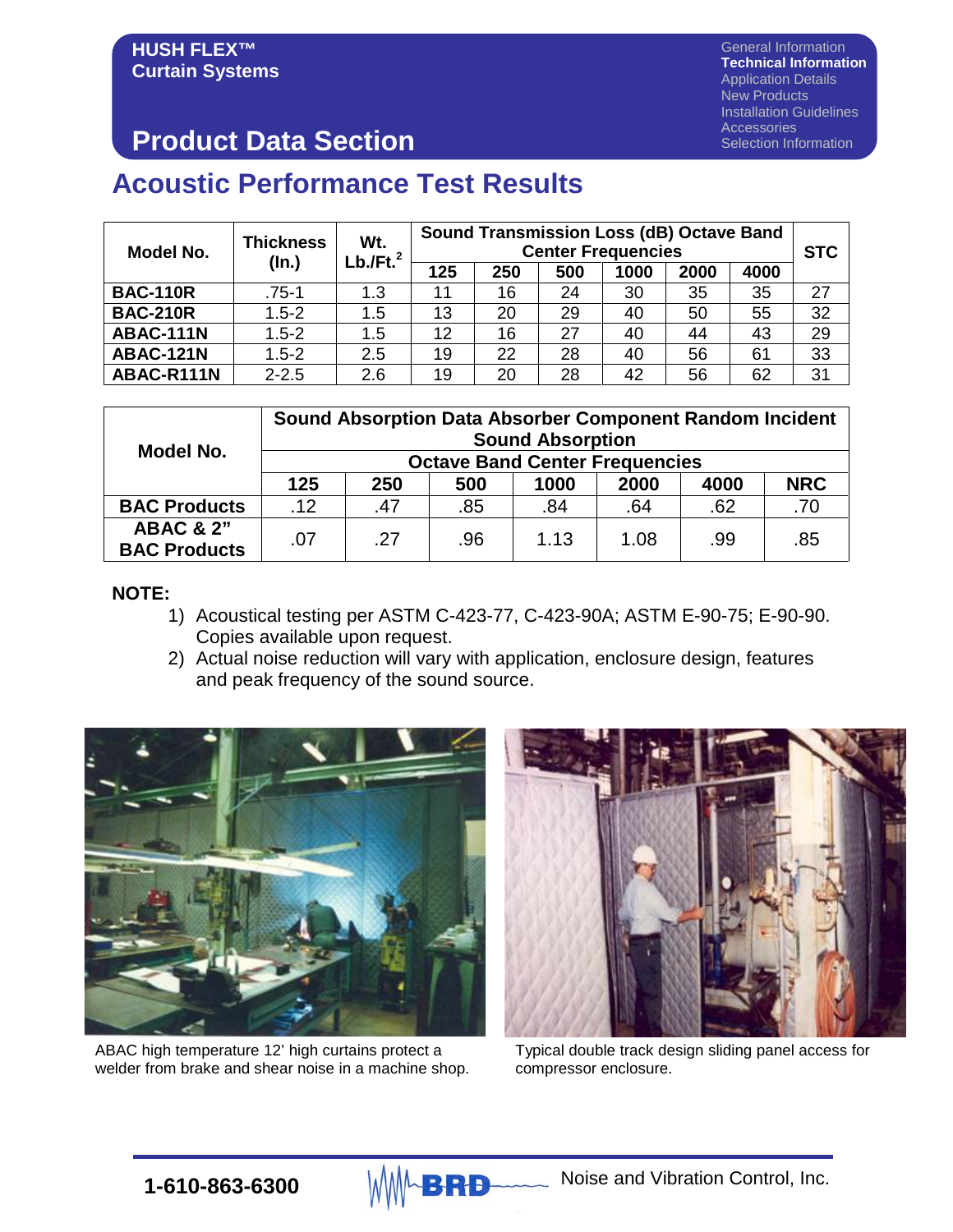#### **General Information**

Technical Information Application Details New Products Installation Guidelines **Accessories** Selection Information

# **Product Data Section**

#### **Typical Panel Construction:**

- Factory bound edges
- No. 8 brass grommets at top for hanging
- Velcro hook and loop fastening strips on vertical overlapping (2" standard) edges
- Optional corner strips
- Top edge reinforcing on BAC styles and when overall panel length dictates for ABAC styles
- Standard facing is vinyl coated fiberglass cloth good for service up to 180°F
- Optional silicone coated fiberglass cloth facing for high temperature applications or where there is exposure to UV rays (Temperature range is -90°F to 550°F)
- Heavy duty edge binding available for sliding panels
- Standard colors are gray, tan, white and black



*Double track rails with roller trolley. Corner rails slide in to seal open ends.*



*ABAC-111N panel with 4" corner strip hung on roller trolley and track system.*

#### **Standard Type TC Framing and Hardware Components:**

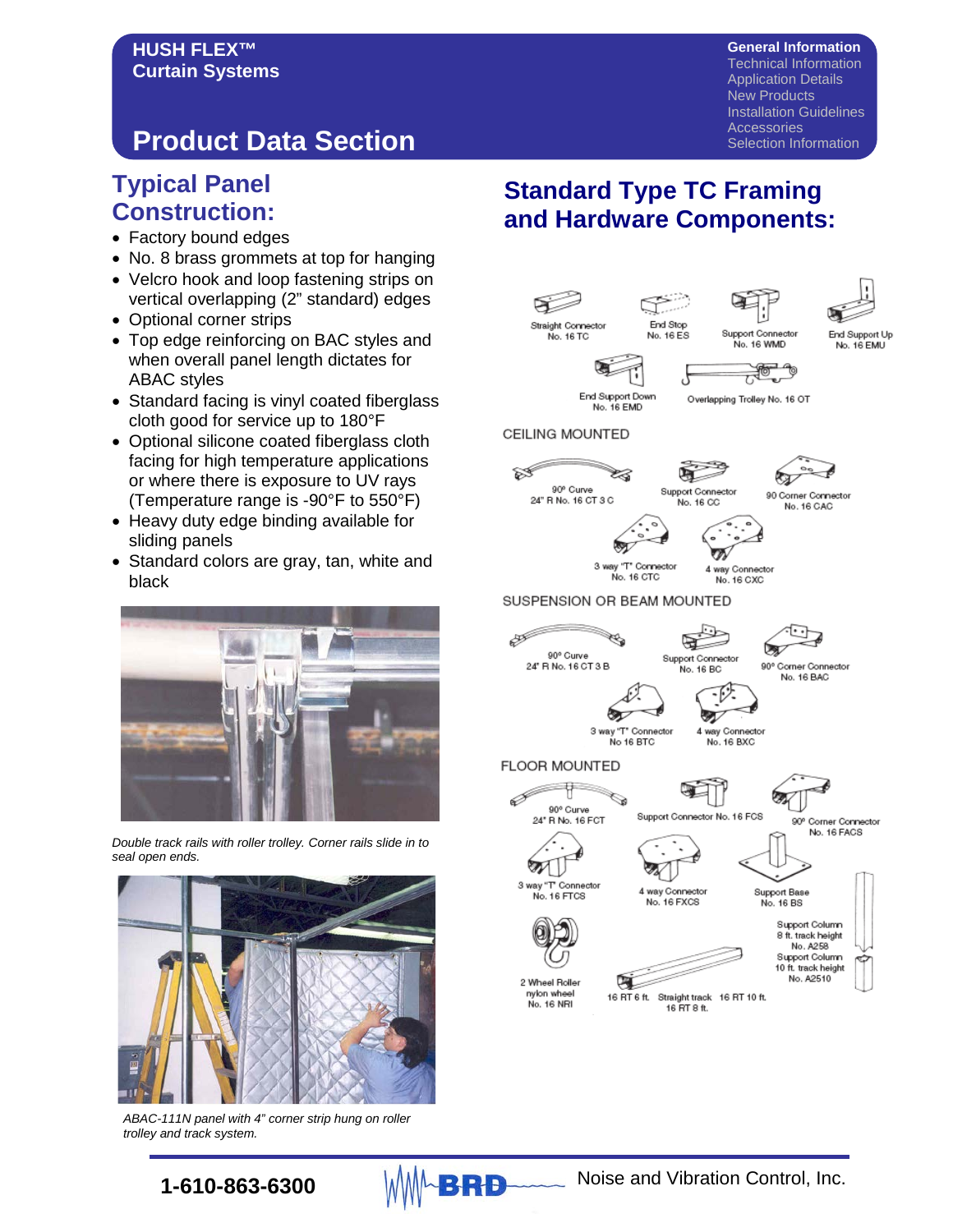**General Information** Technical Information Application Details New Products Installation Guidelines **Accessories** 

Selection Information

#### **Product Data Section**

# **HEAVY DUTY TYPE STS STRUCTURAL TUBE STEEL FRAMING SYSTEM**



**CORNER COLUMN** 

**MID COLUMN**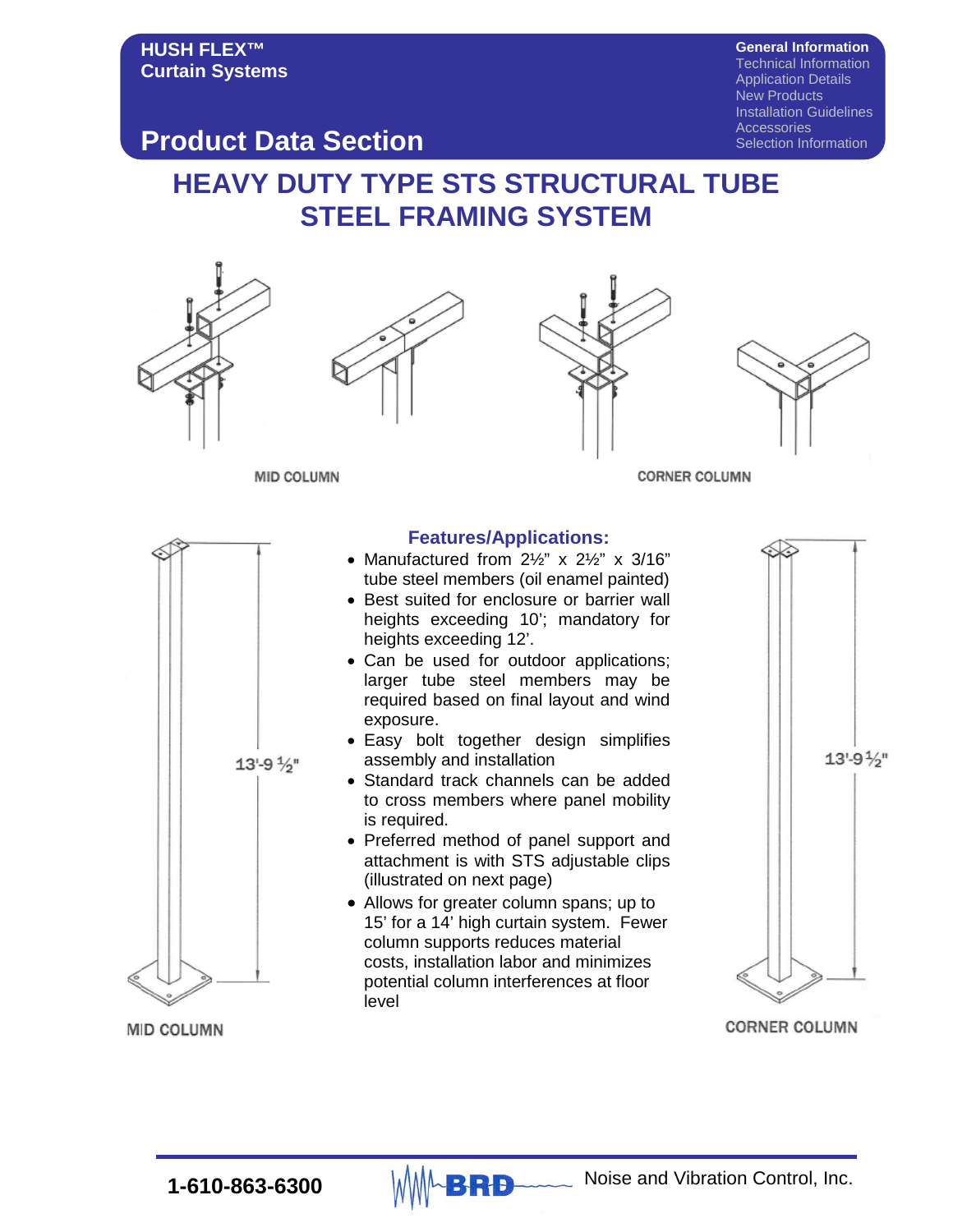**General Information** Technical Information Application Details New Products Installation Guidelines **Accessories Selection Information**

#### **Product Data Section**



#### Column Base Plate Detail Base Plate Anchor Detail

# **STS Framing Details**







STS Adjustable Clip Detail **Panel Attachment Detail** 

# **1-610-863-6300** MMABRD Noise and Vibration Control, Inc. **Crossbeam End Drilling Details Long Corner End Short Corner End Mid Column End**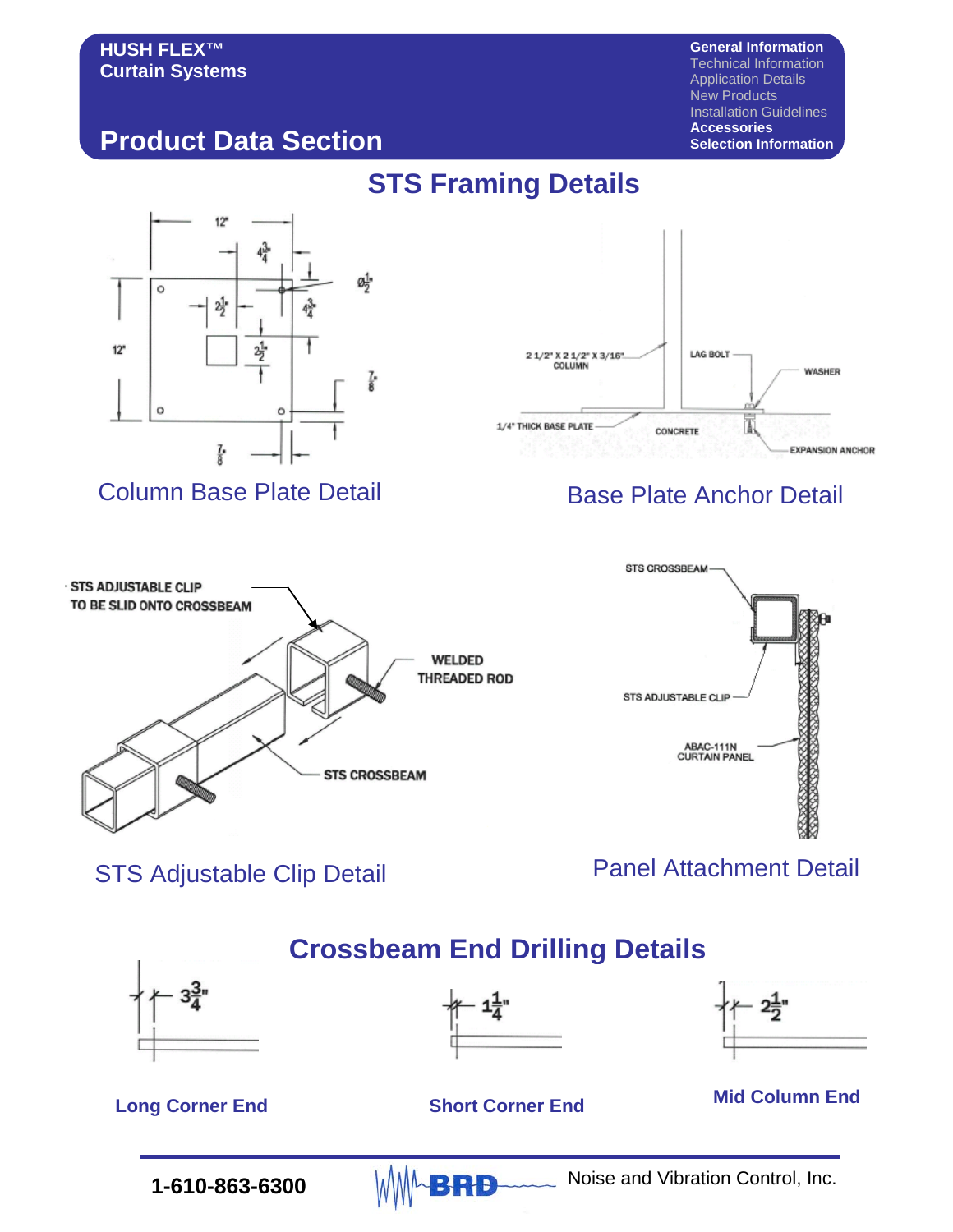**General Information** Technical Information Application Details New Products Installation Guidelines **Accessories Selection Information**

# **Product Data Section**



Step 1: Erect Framework



Step 2: Hang HUSH FLEX™ Curtains



BRB

# **Quick & Easy Installation!WW-BRD Noise and Vibration Control, Inc.**<br>All *ROX 127, WIND CAP, PA WORKLEY* (PORT) (PORT)<br>*League (PORT)* (PORT) (PORT) (PORT)  $W_{n}$ <sub>Po</sub>  $\begin{array}{c} \textbf{ASSEMBLY INSTRUCTIONS} \begin{subarray}{l} \textbf{0.047} \\ \textbf{0.063} \\ \textbf{0.07} \\ \textbf{0.07} \\ \textbf{0.087} \\ \textbf{0.088} \\ \textbf{0.089} \\ \textbf{0.080} \\ \textbf{0.080} \\ \textbf{0.081} \\ \textbf{0.081} \\ \textbf{0.081} \\ \textbf{0.081} \\ \textbf{0.081} \\ \textbf{0.082} \\ \textbf{0.083} \\ \textbf{0.083} \\ \textbf{0.08$ **M3-6300 FAX: 610-863-4230** .<br>Locate at finant area to be encl.<br>Locate at finance ate all floor bases (do hot fast)<br>the all floor bases (do hot fast)

- 
- 
- ope in all open end of track to p

te ex **Matorial** 





Noise and Vibration Control, Inc. **1-610-863-6300**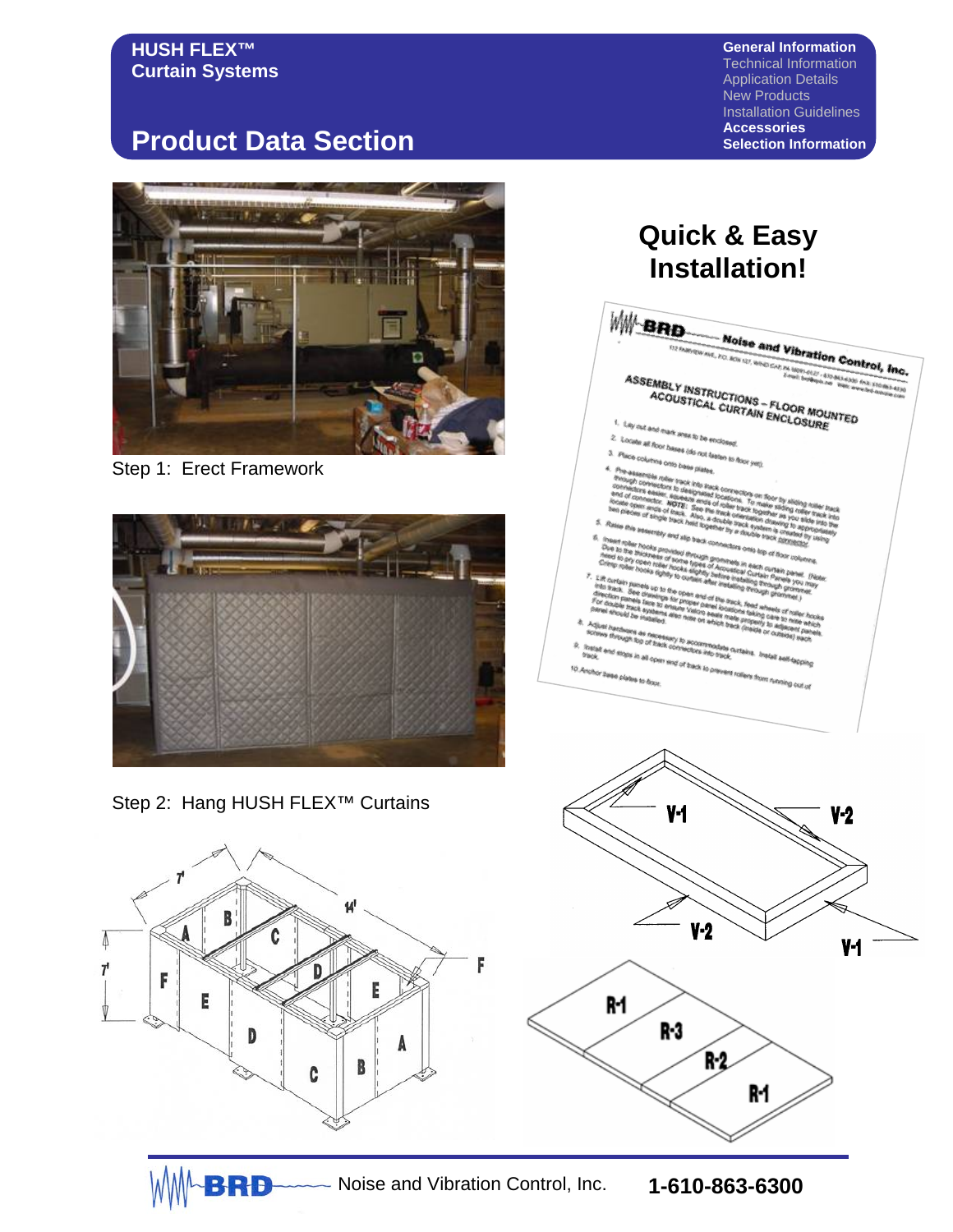General Information Technical Information Application Details New Products **Installation Guidelines Accessories** Selection Information

#### **Product Data Section**

#### **FINISHING FIELD CUTS ON HUSH FLEX™ PANELS**



#### **Needed Tools & Materials**

- Utility knife and shears
- Edge binding trim cloth to match panel quilted facing
- Tape measure
- Plier type staple gun
- Compass or scribe for radius or circular cut-outs





- 1) Cut panels with utility knife or shears to fit as snug as possible. Keep gaps to a minimum.
- 2) Fold edge binding material over edges, equal amounts on front and back. (Note: A few staples along cut edge will help compress material prior to installing edge binding.)
- 3) Staple bind edge binding material to panel, with staples every 2- 3 inches.



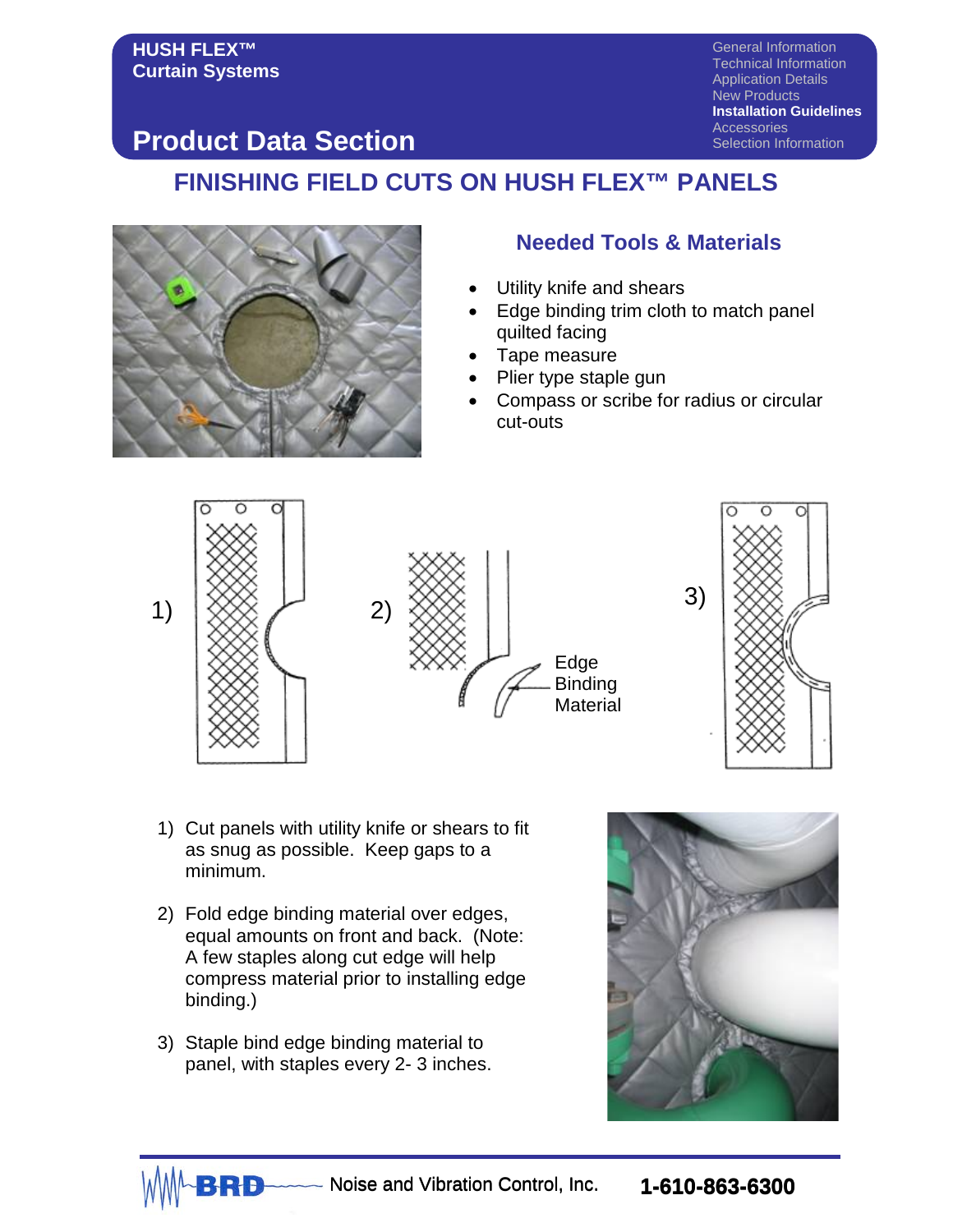**General Information** Technical Information Application Details New Products Installation Guidelines **Accessories Selection Information**

#### **Product Data Section**

#### **HUSH FLEX™ Enclosure Access Options**



#### **Infrequent Entry Access**

Overlapping (2") Velcro closures are standard for all HUSH FLEX<sup>™</sup> systems on maximum 48" centers for ABAC panels or 54" centers for BAC curtains. This provides quick and easy entry access points around the entire perimeter of the enclosure and at the corners. Heavy duty edge binding increases panel edge durability where repeated handling is expected. Applies to fixed and movable suspension/attachment to the support framework.



#### **Occasional Service/Entry Access**

The BRD HUSH FLEX™ curtain system standard framework design is model STC Strut Track Channel with nylon wheel roller trolleys. When used with double track rail systems, curtain panels can be alternately suspended from the inside and outside track rails. Single or multiple curtain access clearance can be accomplished by disengaging the Velcro seams of the panel(s) and sliding it/them on the open track. Variations of this design include track wall extensions, corner radius tracks and triple/quad track layouts.



#### **Frequent Service/ Entry Access**

Single or double panel access doors are designed with 8" to 12" of panel overlap at each edge of the required entry/service opening. This extended overlap compensates for the lack of Velcro to<br>maintain acoustic performance while maintain acoustic performance ensuring ease of movement/door operation. Sliding door panel features include cloth handles, heavy duty edge binding and optional viewing windows. When enclosure wall heights exceed 10', independently supported access doors of a more workable 7' to 8' height are recommended.

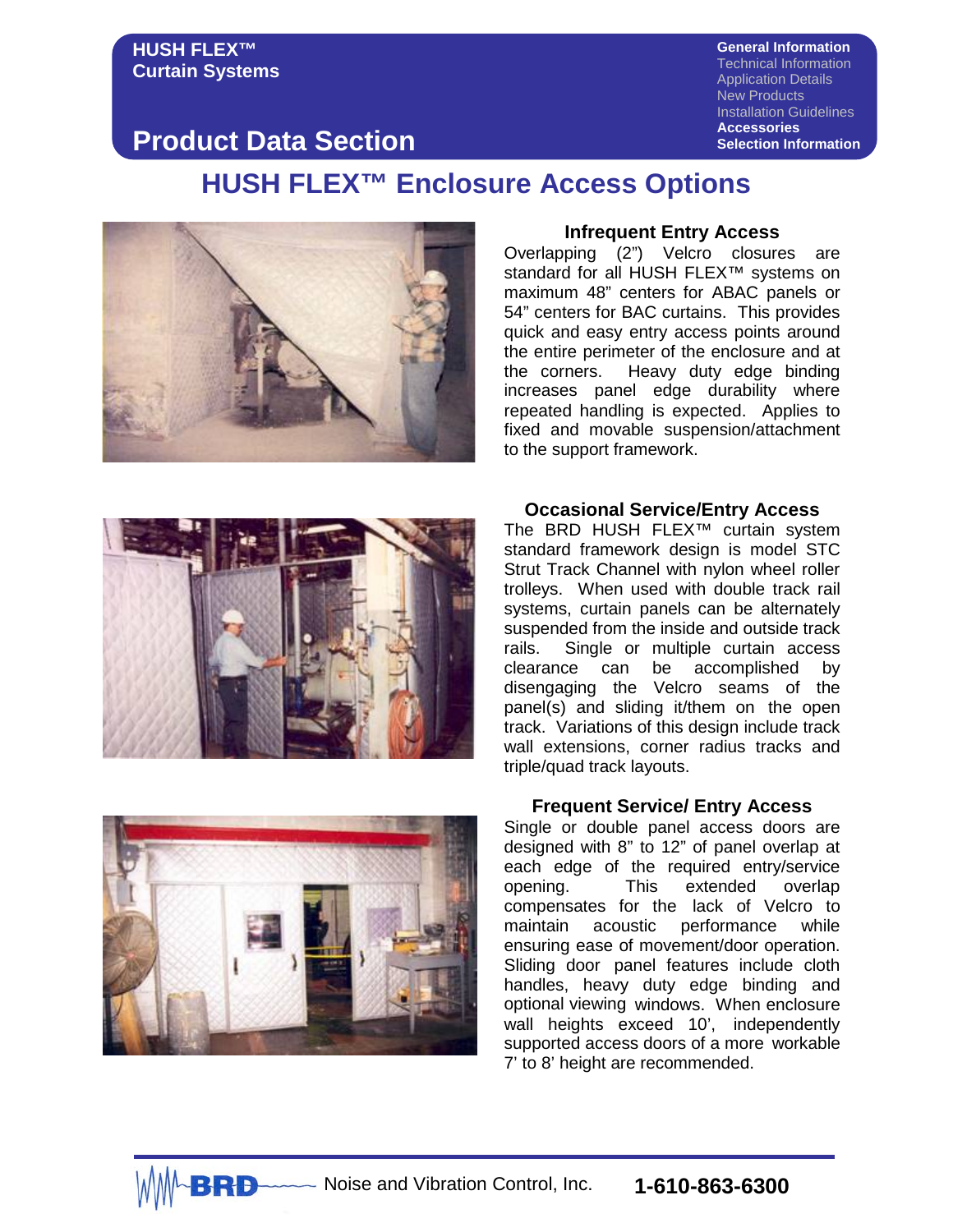# **Product Data Section**

**General Information** Technical Information Application Details New Products Installation Guidelines **Accessories Selection Information**



The swivel and stack hardware system includes a full width top mounted channel support connected to a single suspension steel wheel heavy duty roller trolley. As pictured above, the single suspension point (top middle of each panel) allows the panel to swivel 90° so that it is perpendicular to the track. Successive addition panels along the enclosure wall can be swiveled in a similar manner to create a full or partially open area with the panels stacked at one end. A curtain wall measuring about 20' long can be stacked to expose all but about 18". The curtain enclosure layout must provide about 2' of clearance on each side of the track in the area where the panels will be stacked/stored.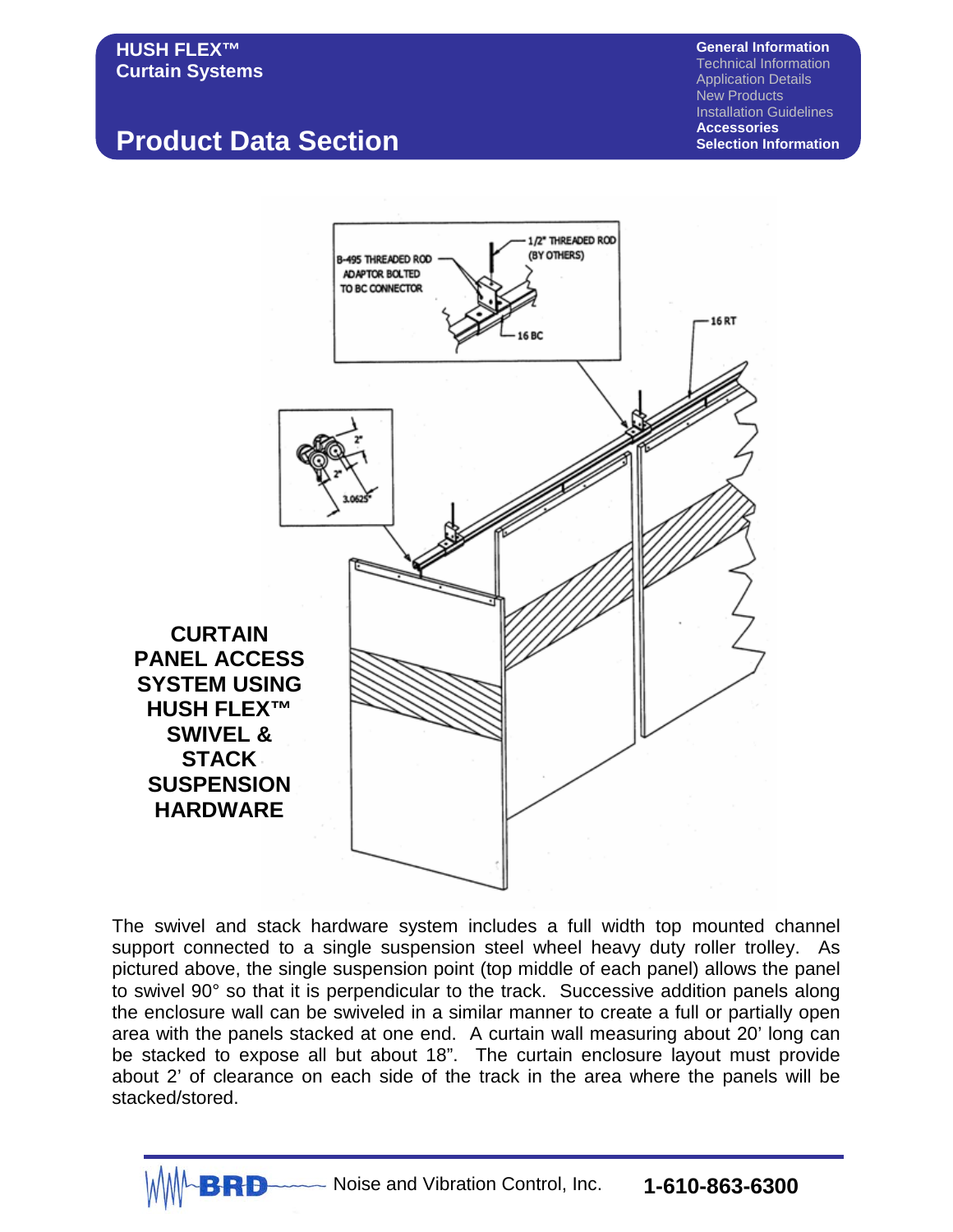General Information Technical Information Application Details New Products **Installation Guidelines Accessories** Selection Information

#### **Curtain Panel Ventilation Baffle Product Data Section**



BAC-110R composite material used to form an air flow vent baffle. Can be used as an intake or discharge (covers cutout in a panel).

#### **Rooftop Ventilation Baffle**



16 gauge steel vent baffle with 1" thick faced acoustical foam liner. Can be used as an intake or discharge (covers cutout in roof panel).

# **And Valance Angle Detail**

# **Roof Panel Fixed Mounting**



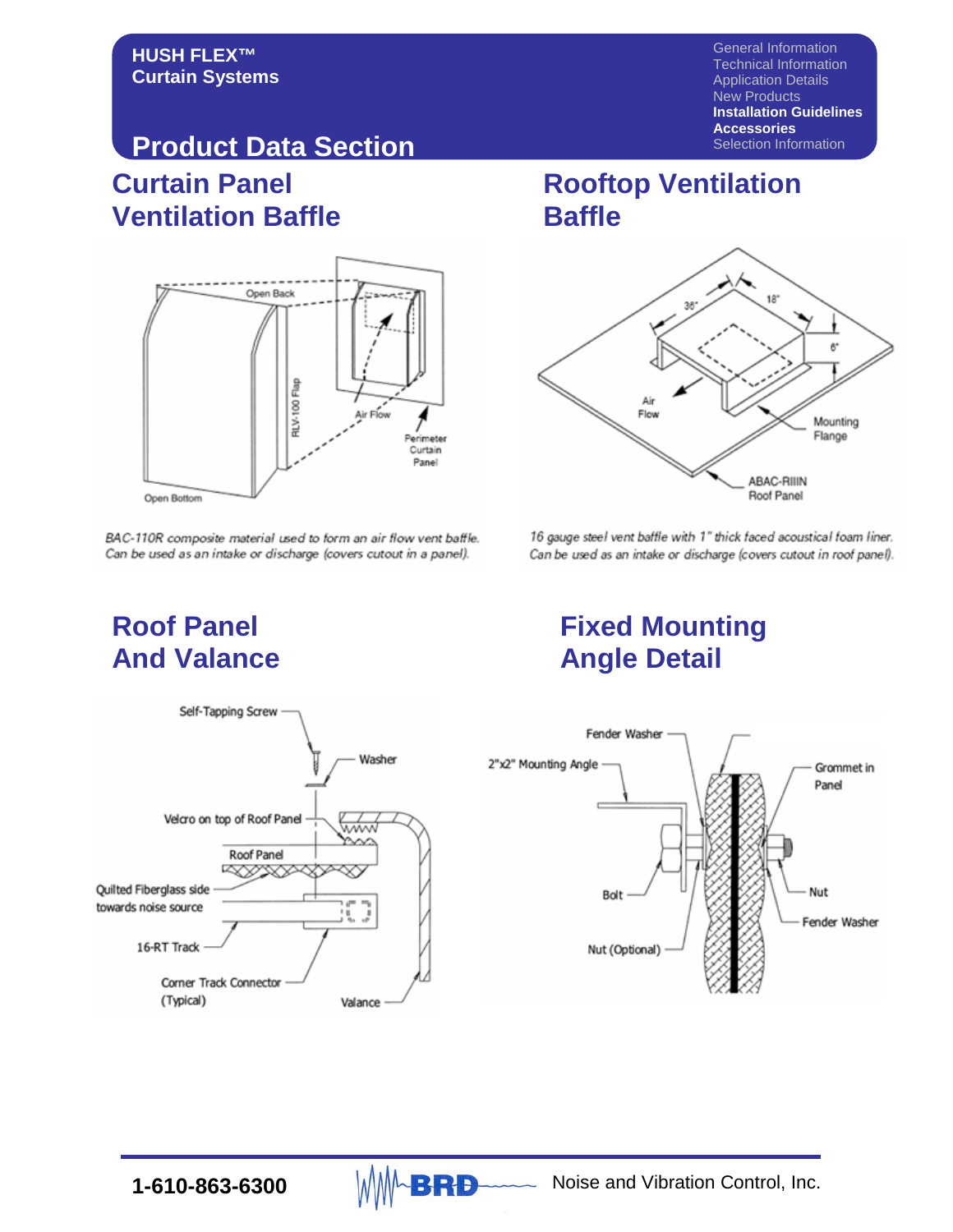**General Information Technical Information Application Details New Products Installation Guidelines Accessories Selection Information**

# **Product Data Sheet**

## **HUSH FLEX™ Options And Accessories**

- Laminated facing construction Ventilation fans
- Sliding/retractable roof panels Lighting<br>• Custom hardware to suit Windows
- Custom hardware to suit
- Circular support frame designs Accordion fold curtains
- Strip curtains for access Access flaps
- Heavy duty edge binding for • Feed chute openings sliding panels **•** Portable frames
- 
- 
- 
- 
- -
	-

## **Temporary Construction Barriers**



- Model EBAC-110N-VCP construction
- Low cost HUSH FLEX<sup>™</sup> construction for projects with typical life span of  $3 - 5$ years
- Non-reinforced vinyl barrier
- 2" thick exterior grade absorber
- Grommets and Velcro
- Rated at STC-32 and .85 NRC
- Contractor supplied framing
- Can be supplied in roll form or in custom size panels



**PLEASE REFER TO THE HUSH GUARD™ PRODUCT DATA SECTION FOR ADDITIONAL INFORMATION ON TEMPORARY OUTDOOR SOUND BARRIERS**

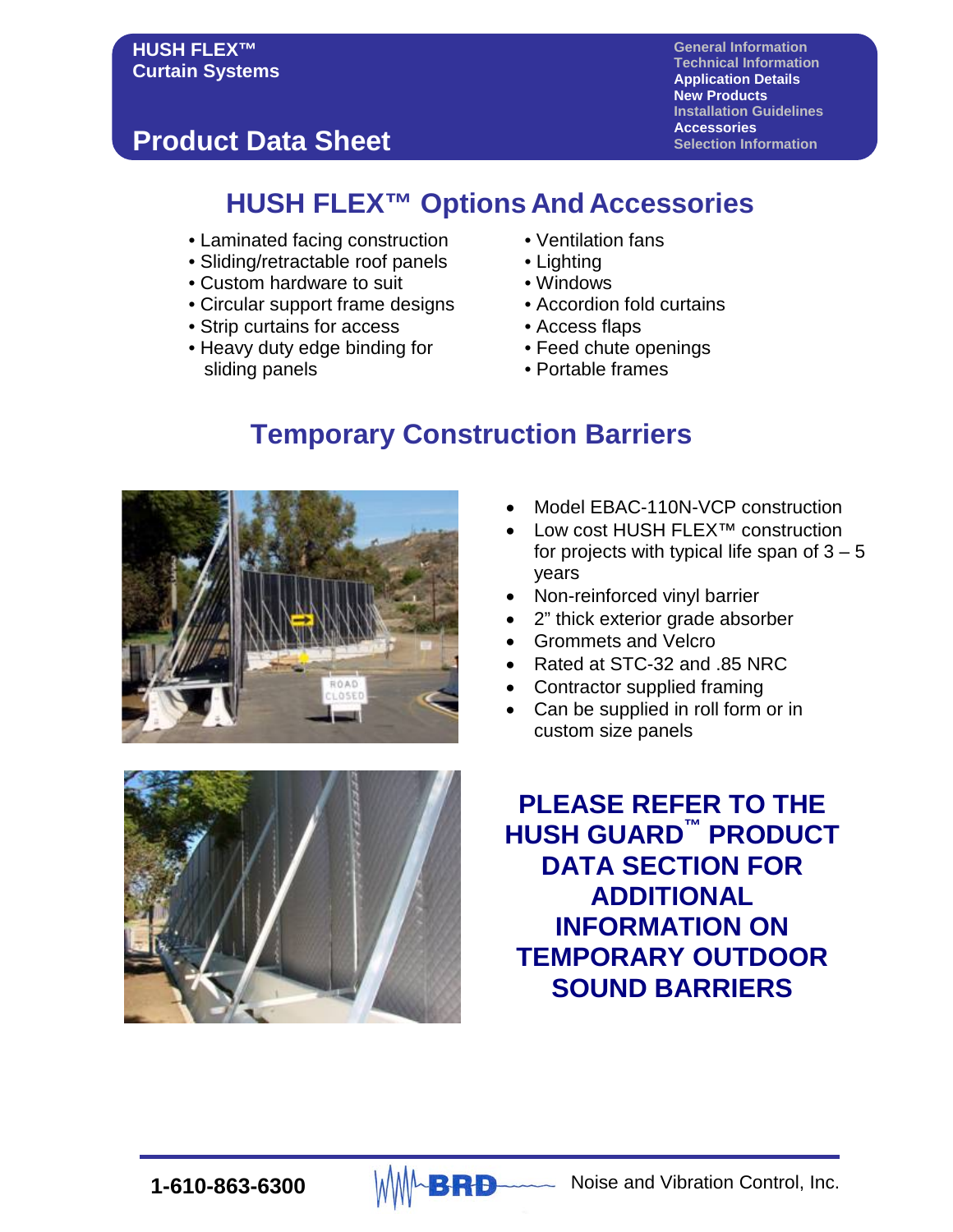**Product Data Section**

**General Information** Technical Information Application Details New Products Installation Guidelines **Accessories Selection Information**

## **Guidelines for Outdoor Curtain Systems, Enclosures and Acoustical Barrier Walls**

Recommended Exterior HUSH FLEX™ Construction



- Model EBAC-110R-P
- RLV-100 Barrier
- Vinyl coated polyester absorber facing
- Tenera thread stitching
- Exterior grade velcro

## **Fence Support Structures**



Cooling tower curtain system attached to chain link fence.



HUSH FLEX™ panels attached to wood



Air-cooled screw chiller with HUSH FLEX™ curtain panels attached to chain link fence.



HUSH FLEX™ panels attached to wood<br>planking fence. Close-up of HUSH FLEX™ panels on inside<br>of wood slat fence enclosure of wood slat fence enclosure.